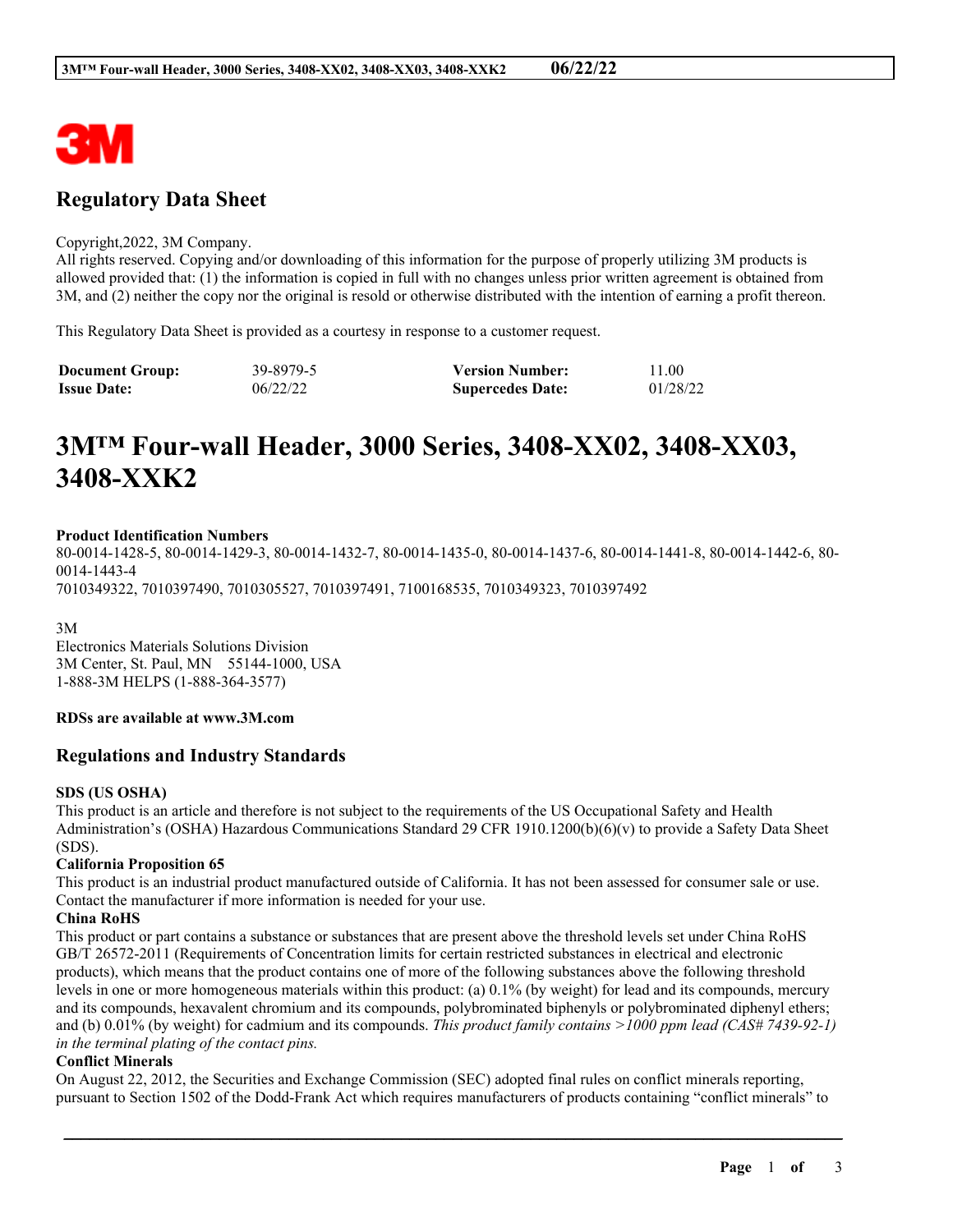disclose to the SEC whether those minerals are sourced from the Democratic Republic of Congo (DRC) or adjoining countries. 3M has been participating in the EICC-GeSI Extractives Workgroup, and are incorporating the EICC-GeSI Conflict Minerals Reporting template in existing systems for use with suppliers of materials that may contain conflict minerals covered by the SEC rules. 3M will provide product-specific information once the required supply chain data has been obtained.

### **CPSIA 2008**

A Certificate of General Conformity per the US Consumer Product Safety Act, 15 U.S.C. § 2063 (a)(1), as revised by section 102 of the 2008 US Consumer Product Safety Improvement Act, is not required for the requested product.

#### **EU REACH**

Substances listed in Annex XIV of Regulation No 1907/2006 of the European Parliament and the Council concerning the Registration, Evaluation, Authorization and Restriction of Chemicals (REACH) are not intentionally added to this product. **EU REACH**

Substances listed in Annex XVII of Regulation No 1907/2006 of the European Parliament and the Council concerning the Registration, Evaluation, Authorization and Restriction of Chemicals (REACH) are not intentionally added to this product. **EU REACH**

This product is an article, without intended release of a chemical substance, under the Regulation No 1907/2006 of the European Parliament and the Council concerning the Registration, Evaluation, Authorisation and Restriction of Chemicals (REACH) (refer to REACH, Article 3(3)). It is not a chemical preparation. Therefore, it is not subject to the (pre)-registration or the registration process. It does not require a safety data sheet.

#### **EU REACH**

This product, including any article that the product is composed of, does contain at greater than 0.1% by weight a Substance of Very High Concern (SVHC) substance identified according to Article 59.1 of Regulation No 1907/2006 of the European Parliament and the Council concerning the Registration, Evaluation, Authorisation and Restriction of Chemicals (REACH), per listing of candidates and Annex XIV. This declaration reflects the substances on the candidate SVHC list, effective June 2022. Refer to SDS or comment for identification of SVHC(s). *This product family contains >1000 ppm lead (CAS# 7439- 92-1) in the terminal plating of the contact pins.*

#### **EU RoHS**

This product contains a substance or substances that are present above the maximum concentration values (MCVs) set under EU Directive 2011/65/EU (RoHS recast/RoHS 2), as stated in Annex II to that directive. This means that the product contains one or more of the following substances above the following MCVs in one or more homogeneous materials within this product: (a) above 0.1% (by weight) for lead, mercury, hexavalent chromium, polybrominated biphenyls and/or polybrominated diphenyl ethers; and/or (b) above 0.01% (by weight) for cadmium. *This product family contains >1000 ppm lead (CAS# 7439-92-1) in the terminal plating of the contact pins.*

#### **EU RoHS Phthalates**

This product does not exceed the maximum concentration values (MCVs) for phthalates set under EU Directive 2011/65/EU (RoHS recast/RoHS 2), as amended by EU 2015/863, which applies to finished EEE after July 22, 2019 for Category 1-7, 10- 11 products and after July 22, 2021 for Category 8 and 9 products. This means that each of the homogeneous materials within this product does not exceed the MCV of 0.1% (by weight) for each of the following phthalates: DEHP, BBP, DBP, and DIBP.

#### **Sustainability and 3M**

Go to www.3M.com/sustainability to learn about 3M's programs. 3M is a signatory of the United Nations Global Compact (UNGC).

\_\_\_\_\_\_\_\_\_\_\_\_\_\_\_\_\_\_\_\_\_\_\_\_\_\_\_\_\_\_\_\_\_\_\_\_\_\_\_\_\_\_\_\_\_\_\_\_\_\_\_\_\_\_\_\_\_\_\_\_\_\_\_\_\_\_\_\_\_\_\_\_\_\_\_\_\_\_\_\_\_\_\_\_\_\_\_\_\_\_

#### **Sustainability and 3M's Code of Conduct**

Go to www.3M.com/businessconduct

#### **TSCA Section 6**

This product is not known to contain 2,4,6-Tri-tert-butylphenol (CAS 732-26-3).

#### **TSCA Section 6**

This product is not known to contain Decabromodiphenyl Ether (Deca-BDE) (CAS 1163-19-5).

#### **TSCA Section 6**

This product is not known to contain Hexachlorobutadiene (HCBD) (CAS 87-68-3).

#### **TSCA Section 6**

This product is not known to contain Pentachlorothiophenol (PCTP) (CAS 133-49-3).

## **TSCA Section 6**

This product is not known to contain Phenol, isopropylated phosphate (3:1) (PIP (3:1)) (CAS 68937-41-7).